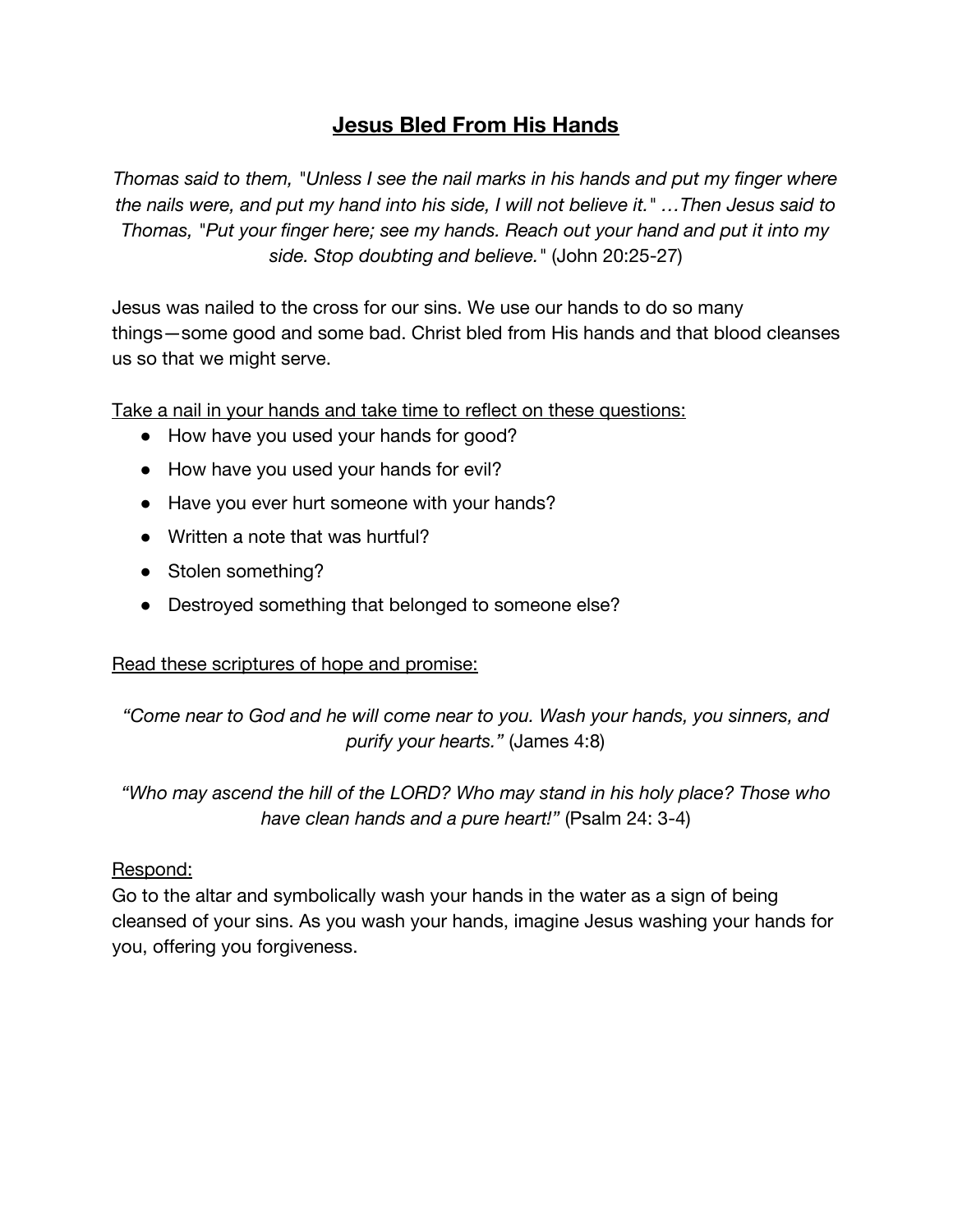# **Blood Poured From Jesus' Side**

*"One of the soldiers pierced Jesus' side with a spear, bringing a sudden flow of blood and water."* (John 19:34)

*"Woe to you, you hypocrites! You clean the outside of the cup and dish, but inside they are full of greed and self-indulgence. You are Blind! First clean the inside of the cup and dish, and then the outside also will be clean … You are like whitewashed tombs, which look beautiful on the outside but on the inside are full of dead men's bones and everything unclean. In the same way, on the outside you appear to people as righteous but on the inside you are full of hypocrisy and wickedness."* (Matthew 23:25-28)

We all have things deep inside us that we try to hide from God and even from ourselves. There are sins we are ashamed of or that we might even think are unforgivable. But, Jesus bled from his side and blood rushed from deep inside him to wash away every sin that is buried deep inside you.

Take time to look at the spear and reflect on these questions:

- What sins do you keep buried deep down inside?
- What are you ashamed of?
- What have you not asked God to forgive you for?
- What have you not forgiven yourself of?

Read these scriptures of hope and promise:

*"For Christ died for sins once for all, the righteous for the unrighteous, to bring you to God."* (1 Peter 3:16)

*"But God demonstrates his own love for us in this: While we were still sinners, Christ died for us."* (Romans 5:8)

### Respond:

Say a prayer thanking God for sending Christ to die for our sins. Ask Jesus to cover you with His blood and wash away all your sins so that you may be white as snow. Remember to tell Jesus how much you love Him.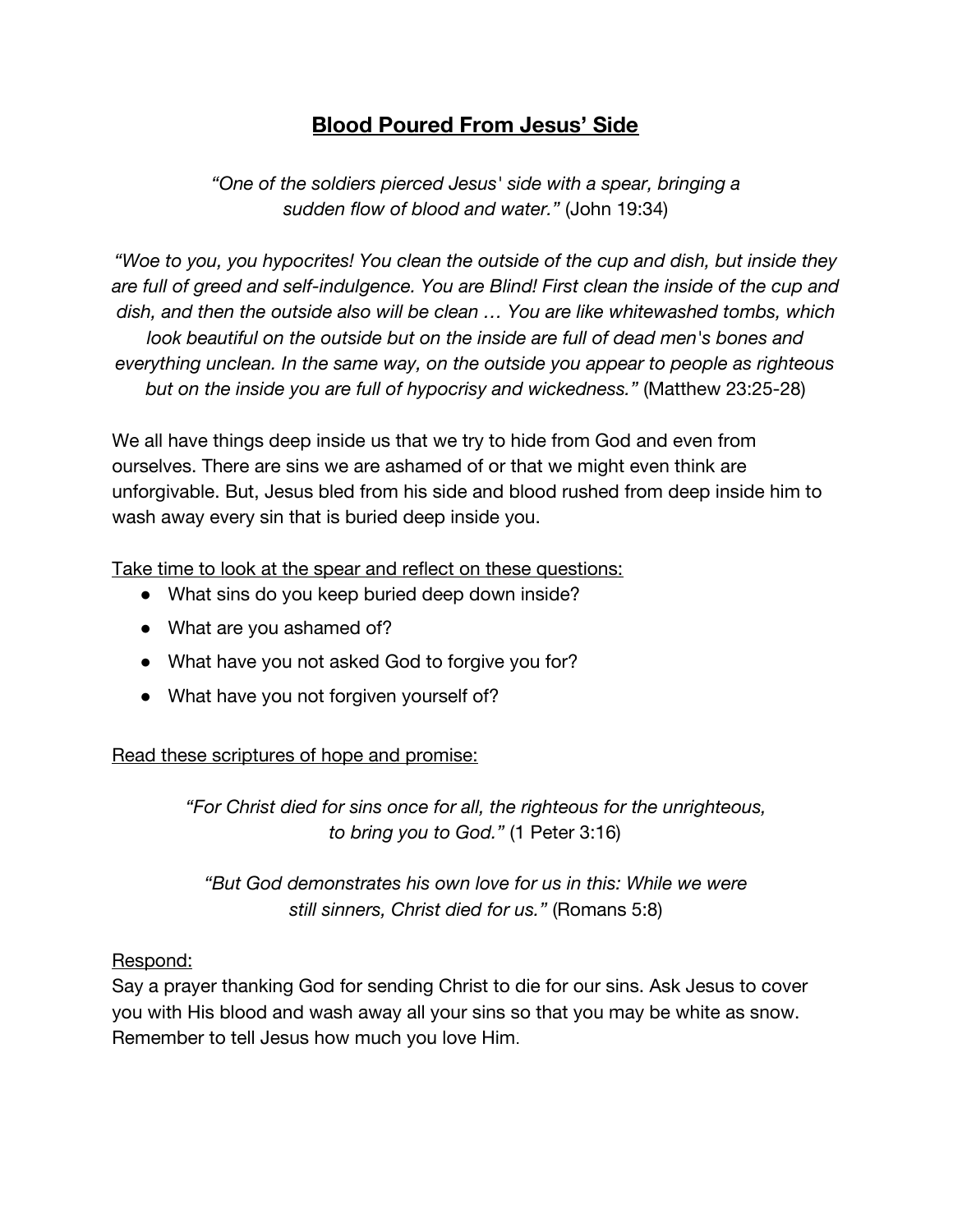# **Jesus Bled From His Head**

*"They stripped him and put a scarlet robe on him, and then twisted together a crown of thorns and set it on his head."* (Matthew 27:28)

We all struggle with unclean thoughts. We lust after others and things. We think things that we shouldn't. But, Christ's blood covers those sins and washes them away.

Take time to reflect on these questions:

- What thoughts do you struggle with?
- What things do you lust after?
- What things do you desire that are unhealthy?
- When does your mind wander to unclean thoughts?
- How can you stay focused on God?

Read these scriptures of hope and promise:

*"How much more, then, will the blood of Christ, who through the eternal Spirit offered himself unblemished to God, cleanse our consciences from acts that lead to death, so that we may serve the living God!"* (Hebrews 9:14)

*"Do not conform any longer to the pattern of this world, but be transformed by the renewing of your mind. Then you will be able to test and approve what God's will is—his good, pleasing and perfect will."* (Romans 12:2)

*"Finally, brothers, whatever is true, whatever is noble, whatever is right, whatever is pure, whatever is lovely, whatever is admirable—if anything is excellent or praiseworthy—think about such things."* (Philippians 4:8)

### Respond:

Say a prayer asking God to forgive you and heal you of unclean thoughts. As a part of your prayer, you might even imagine Jesus' blood covering your head cleansing it.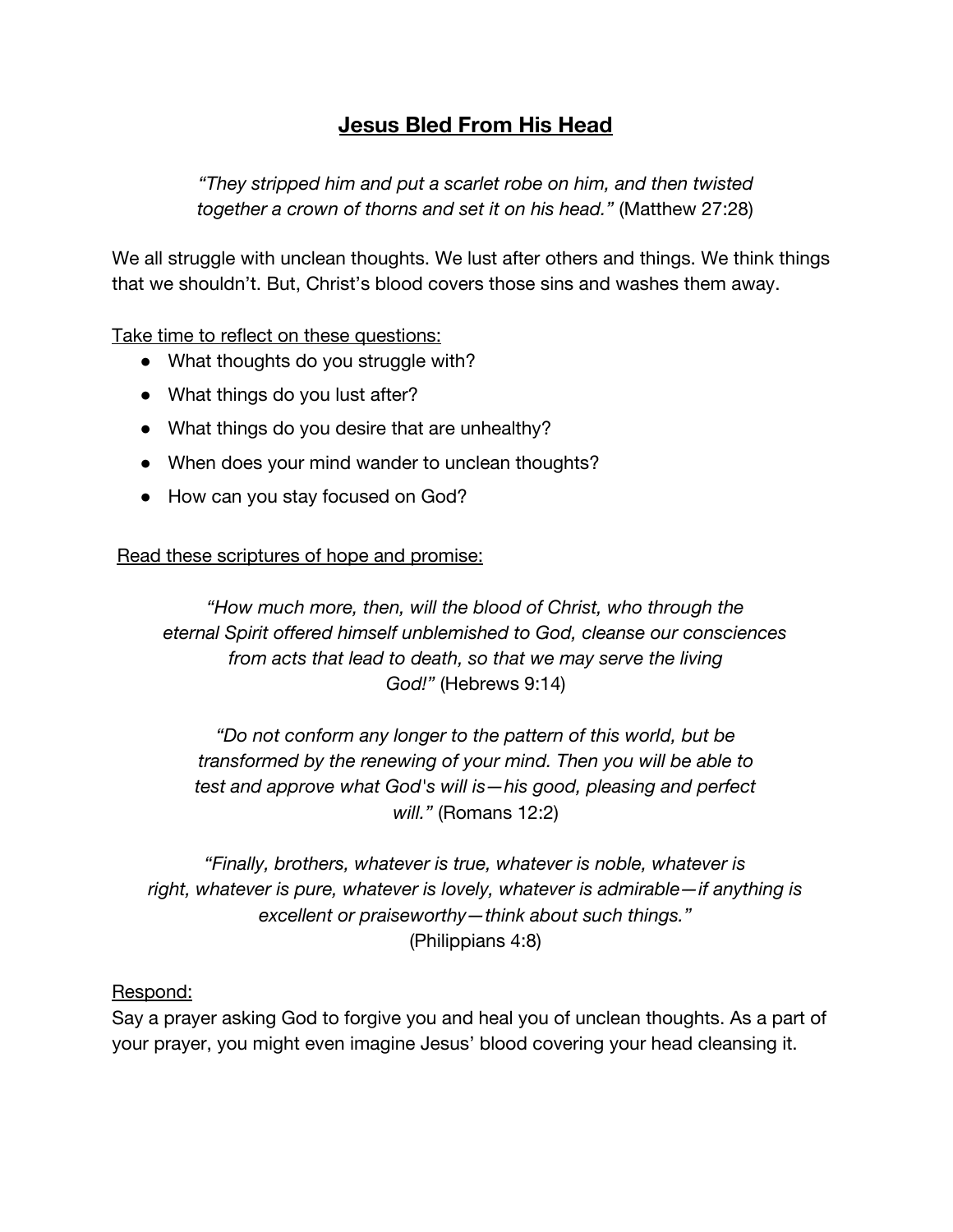## **Jesus Bled From His Feet**

Jesus bled from His feet. They nailed His feet to the cross to keep Him from falling from the cross. The same feet that walked on water and came to earth to walk the roads we walk—those feet bled for our sins.

Our feet take us everywhere we go. Sometimes, we walk the path that God has laid out for us, but, sometimes, we stray from the path. We trespass where we should not go, knowing that we are not where we should be.

Take off your shoes and look at your feet and take time to reflect on these questions:

- When have you walked God's path?
- When have your feet led you to places where you should not be?
- When have you trespassed by simply being somewhere you should not?
- Have you gone to a party where things happened that you should not have been involved in?
- Have you run from something God wanted you to do?

### Read these scriptures of hope and promise:

*"For you have delivered me from death and my feet from stumbling, that I may walk before God in the light of life."* (Psalm 56:13)

*"Your word is a lamp to my feet and a light for my path."* (Psalm 119)

*"Jesus knew that the time had come for him to leave this world and go to the Father. Having loved his own who were in the world, he now showed them the full extent of his love … he poured water into a basin and began to wash his disciples' feet, drying them with the towel that was wrapped around him."* (John 13:1,5)

### Respond:

Now, step into the baby powder and walk down the path. As you walk, pray that you will learn to walk in God's path. Imagine Jesus washing your feet as you wipe your feet clean.